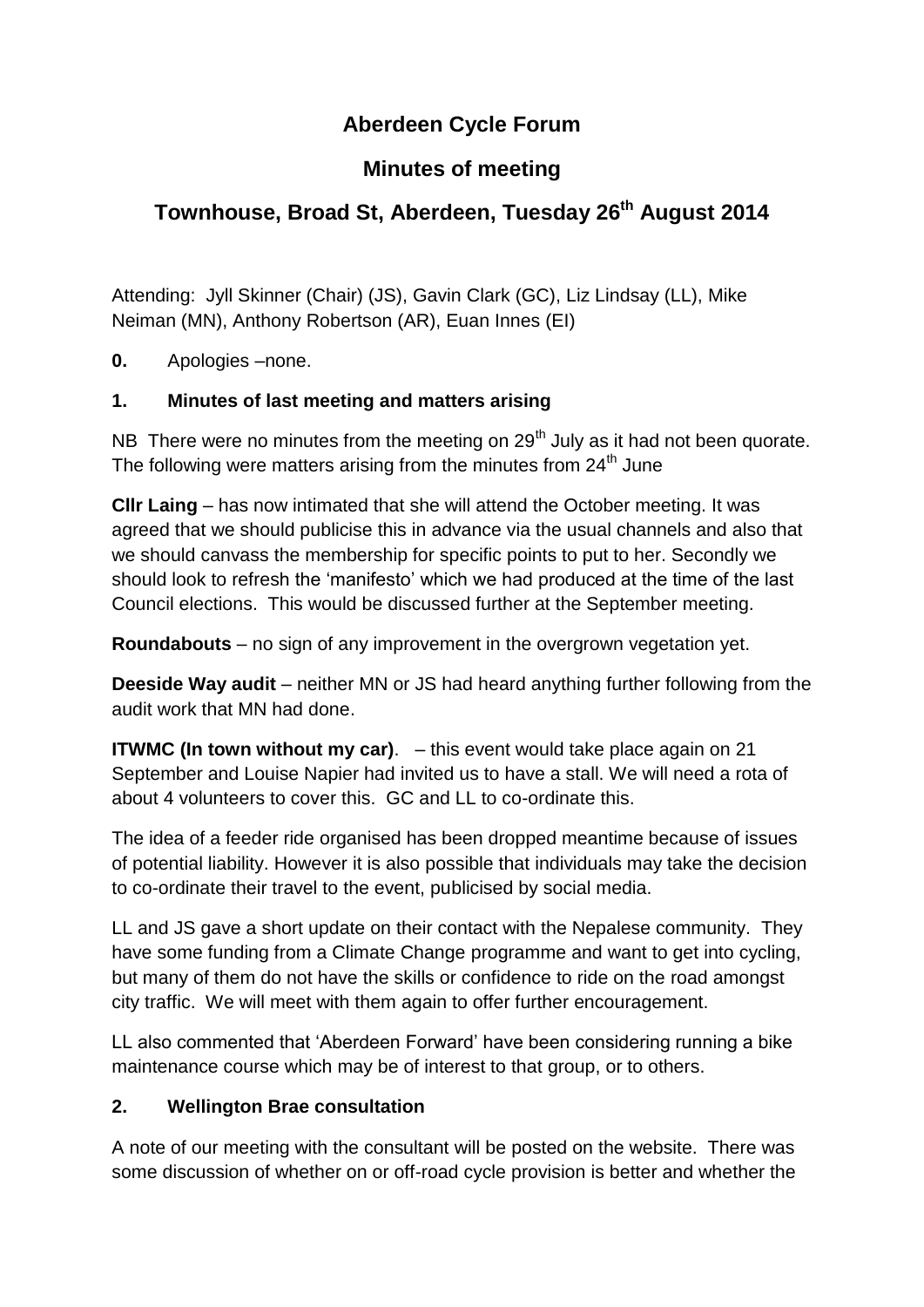choice was influenced by gradient i.e. on the downhill side, it was easier to keep up with traffic so an off-road cycle route might be preferred for less confident cyclists, and confident cyclists would be happier to ride on the road. However the converse might also be true so it would be worth soliciting views from the membership before we finalise our comments or respond to the draft note of the meeting.

## **3. Haudagain consultation**

 We had met with Jacobs (consultants) who are working up options although their favoured solution seems to be a new road to bypass the roundabout. Currently they had proposed a dual-use path for the north side but this would mean cyclists would have to cross 3 separate toucan crossings which would be circuitous and unattractive to many. It could in theory link in with a new cycle route over Anderson Drive but last time we looked at that idea there were so many obstacles that it was impractical and there is no evidence yet that has changed.

#### **Masterplan consultation**

This relates to the city centre and a number of ideas had been discussed;

- 'avenues' offering continuous high-quality cycle routes into the city centre
- Nestrans would like to see the Deeside Line route being extended (somehow?!) to give access to the railway station.
- The need for improvements on Market St was recognised and the proposal for a new harbour at Nigg Bay might provide some opportunity in the medium term, but could also have significant impact on Cove Rd and NCN1.
- Need for links from the south side of the Dee (e.g. Kincorth) to be improved, but not clear how. A new footbridge is proposed as part of the housing development at Blairs, but there are understood to be planning difficulties in making connections to this at the north side.
- Don cycleway (Stoneywood, Dyce etc) still on the agenda.

We hope to see a map of these various ideas sometime in September.

#### **4. Networking with other clubs**

Since first discussed some time ago, this hadn't progressed. GC had made some tentative enquiries but these hadn't really got anywhere. It was agreed that there was still potential for working together with other clubs and we should make another co-ordinated effort to contact them and suggest a meeting.